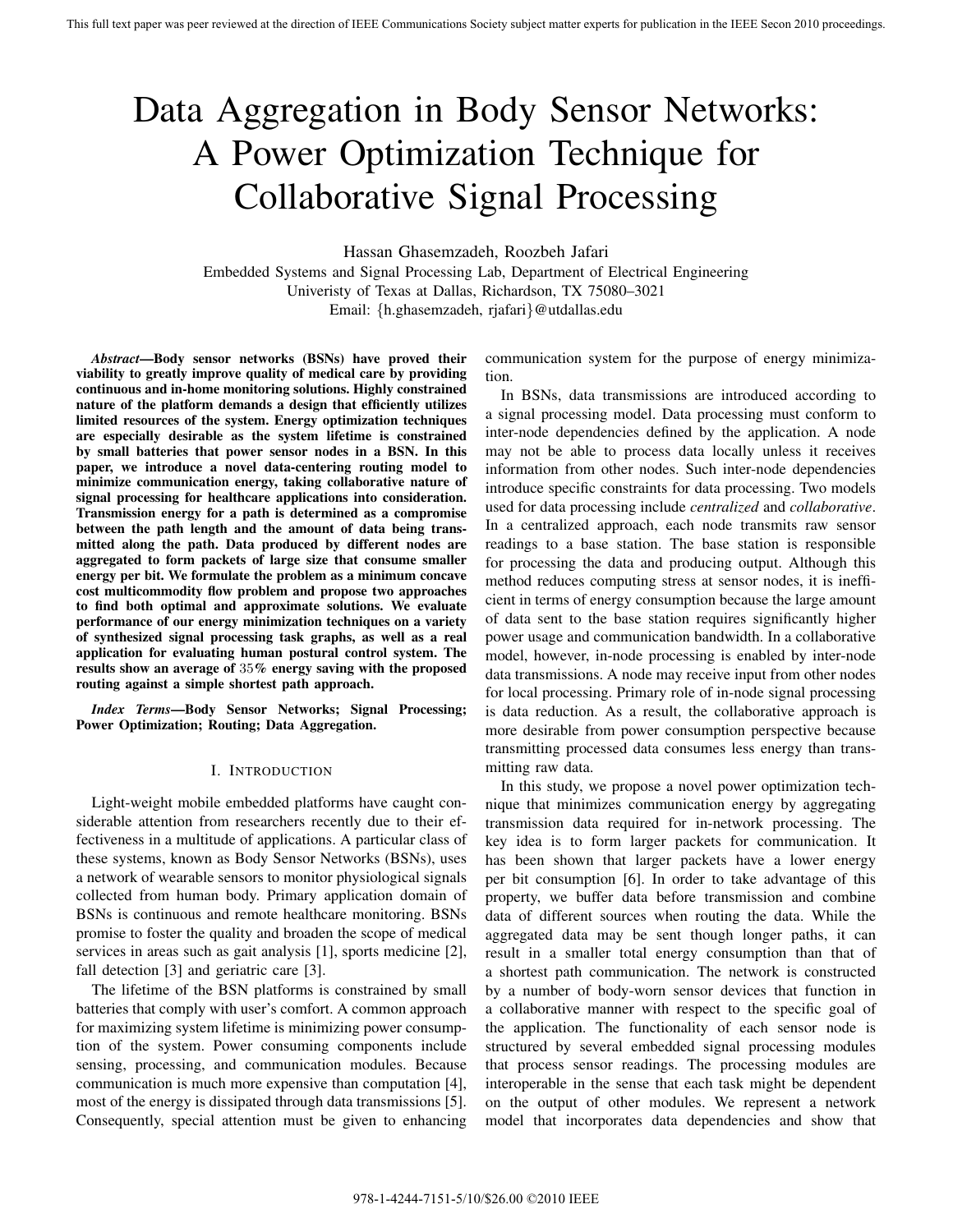

Fig. 1. Energy per bit (EPB) and total energy cost versus data rate for ZigBee and Bluetooth (based on energy models in [6] and [7]).

the problem of energy minimization is transformed into a minimum cost multicommodity flow problem on a complete graph. Furthermore, we demonstrate the effectiveness of the introduced optimization problem using experimental setting for physical movement monitoring applications.

## II. RELATED WORK

With the growing interest in designing wearable devices for healthcare applications, much research has been done on reducing power consumption on BSN platforms. Energy optimization mechanisms involve a wide range of researchers from hardware designer to communication and signal processing experts. The power saving approach in [8] uses thermoelectric MEMS generator for energy scavenging from surrounding environment. Human body heat can be also used to power wearable sensor nodes [9]. In communication domain, modifying standard protocols according to specific needs of a BSN application can lead to achievement of considerable power savings [10]. Furthermore, power-aware sensor nodes [11] can estimate the amount of transmission power they require to maintain the connectivity of the network. Using this concept, each node in the network can gracefully trade off performance for energy efficiency [12]. In [13], authors show that, compared to a star topology, a multihop architecture can reduce energy consumption in BSNs due to reduction in the packet delivery rates. Furthermore, energy limitations of BSNs have been addressed with respect to signal processing requirements. Authors in [14] pose an optimization problem for minimizing the number of active nodes and for maximizing system lifetimes while maintaining high classification accuracy for human movement recognition. Similarly, a task graph can be constructed using timing constraints and data dependencies [15] to determine the critical paths, which can be used in development of a scheduling mechanism to distribute the unused time (slacks) among tasks such that the overall energy cost is minimized. The heuristic node selection technique presented in [16] detects active nodes dynamically for distributed action recognition in BSNs.

Efficient routing of the data is one of the most important power saving techniques in traditional wireless sensor networks domain. There are two major routing models: addresscentric and data-centric models. In address-centric approach, each source node sends data through the shortest path to the destination node without regard to the path taken by other nodes. In contrast, data-centric techniques take advantage of combining the data coming from multiple nodes to reduce the overall energy consumption. The process of joining multiple packets and forming a single transmission unit is called data aggregation [17]. Data aggregation can reduce the amount of data that is transmitted across the network. Most data aggregation models such as [18–20] use a data-centric approach for energy saving where each node in the network combines the data received from multiple source nodes and forwards the result to a sink node. In this model, different sources make observations of the same event and transmit the acquired data along predefined paths. Also, intermediate nodes aggregate similar packets according to an aggregation function and form a single forwarding packet. Such aggregation models cannot be used for BSN platforms because: 1) Sensor nodes in a BSN need to collaborate in order to make an observation about the event occurring in the system [21]. Thus, data processing is enabled by a set of inter-node dependencies that define communication for these systems. 2) The primary goal of data aggregation in wireless sensor networks is to reduce the number of transmissions by eliminating redundancy in the data [22]. However, our objective is to combine the data coming from different sources to form packets of large sizes; hence reducing communication energy.

Compared to traditional wireless sensor networks, BSNs encompass a different communication model. Body-worn sensor nodes are quite proximate with the possibility of direct transmissions. However, due to the collaborative nature of signal processing, a node may require intermediate results produced by other nodes in order to perform local processing. We present a data-centric communication model that maximizes the amount of path sharing in BSNs resulting in power reduction. This energy optimization technique is different from the traditional routing approaches investigated in wireless sensor networking field because it takes into consideration a collaborative signal processing model that is enforced by healthcare application. To the best of our knowledge, such study has not been done previously.

#### III. MOTIVATION

Due to the short distance between the nodes, transmission over the direct links has been the natural routing mechanism for BSNs. In this study, however, we reconsider this choice by introducing a new data aggregation technique. Compared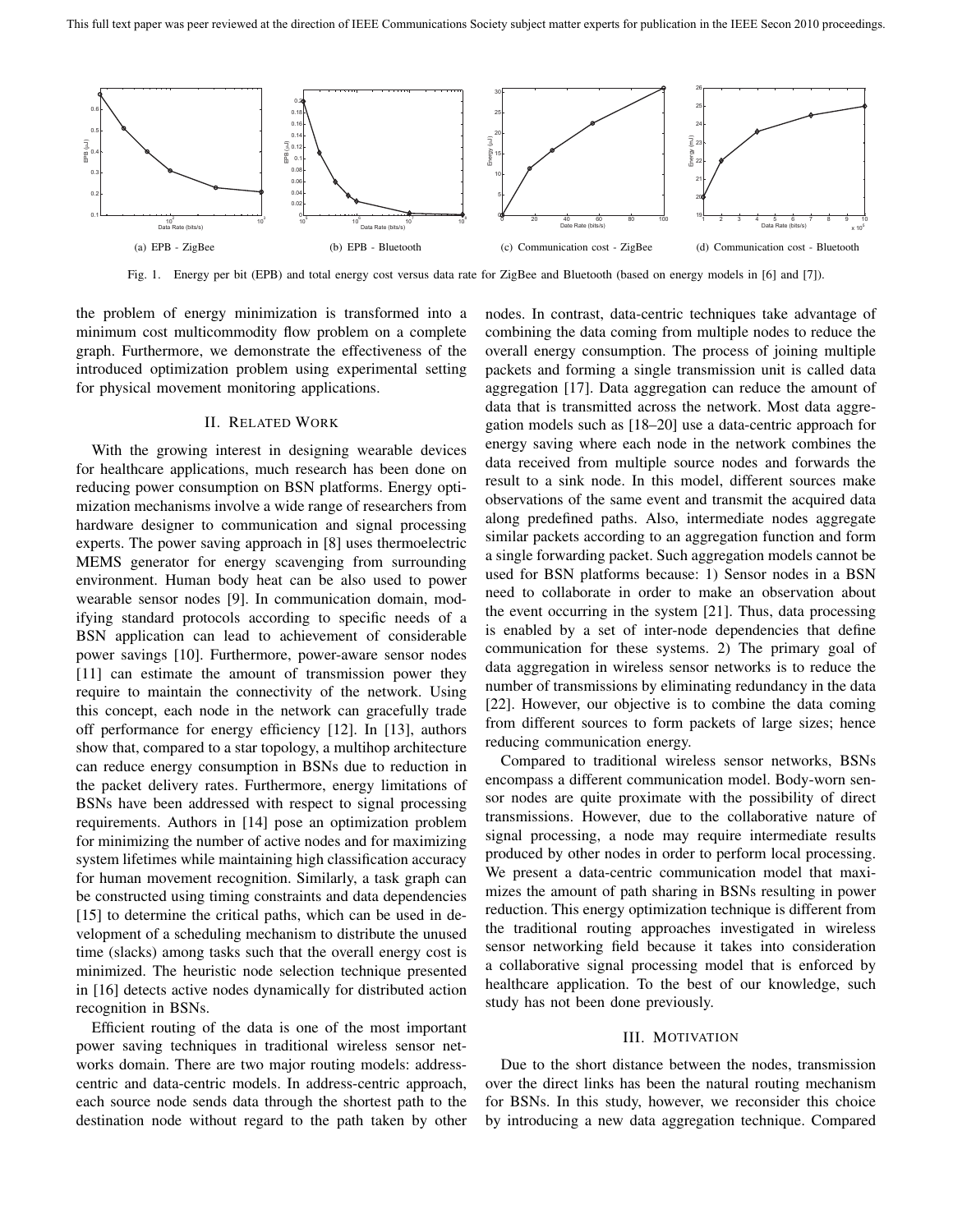

Fig. 2. Transmission using shortest path, and path sharing.

to the single-hop routing, a multi-hop approach that combines data items from several nodes and forms large packets may require less energy for communication. In fact, as the packet size grows, the amount of energy per bit (EPB) decreases (Fig. 1(a) and Fig. 1(b)), turning the total energy cost into a concave function (Fig. 1(c) and Fig. 1(d)). In Fig. 1, EPB value and overall communication energy for ZigBee and Blutooth technologies are shown [6, 7]. To highlight concavity of the enery cost as a function of data rate, the graphs in Fig. 1(c) and Fig. 1(d) are shown only for data rates 0-100 bps and  $10<sup>5</sup>$ -10<sup>6</sup> bps for ZigBee and Bluetooth respectively.

To better illustrate operation of our power optimization approach, we use a motional example shown in Fig. 2. The figure shows a BSN with three sensor nodes labeled as 1, 2 and 3. Assume that because of inter-node dependencies, node 2 needs to receive data items of size 10 bytes from node 1. Example of such requirement is dependency of feature extraction at one node (e.g. node 2) on features (e.g. 10 statistical features each of size 1 byte) calculated at another node (e.g. node 1). Also, local processing at node 3 is dependent of 12 bytes data items produced by node 2. A situation that implies such dependencies arises when node 3 needs to receive results of both segmentation (2 bytes showing start and end of a particular signal segment) and feature extraction (10 bytes) from node 2. Finally, node 1 assists node 3 by providing data items of size 2 bytes (e.g. providing segmentation information). In general, the type of assistance and production rate of the nodes are defined by signal processing requirements of the application.

Furthermore, suppose that system results can be reported every  $T=5$  cycles. Fig. 2 shows two different scenarios for data transmission between pairs of nodes. In the first case shown in Fig. 2(a), each node uses the direct link (shortest path) in every cycle to convey data to the destination node. The paths are denoted by  $P_1$ ,  $P_2$ , and  $P_3$ . This approach consumes 340  $\mu$ J energy using a ZigBee radio because transmitting 10, 12 and 2 bytes consumes 27.10, 30.22 and 10.72  $\mu$ J respectively and a total of 5 transmissions is required, one per each cycle. In another case shown in Fig. 2(b), node 1 uses a longer path,  $P_4$ , to transmit data to node 3. Only two transmissions, with larger packets, are required in this case because of data aggregations prior to transmissions at nodes 1 and 2. Each node buffers data for 5 cycles, forming packets of size 50, 60 and 10 bytes



Fig. 3. Per-node signal processing for action recognition.

corresponding to node pairs  $(1,2)$ ,  $(2,3)$  and  $(1,3)$ . Furthermore, by data aggregation, the 10 byte data generated by node 1 is added to the 50 and 60 bytes data generated by nodes 1 and 2 forming two packets of size 60 and 70. These packets are sent along (1,2) and (2,3) and consume 104 and 120  $\mu$ J respectively. By storing data locally and using the path sharing scenario, energy consumption reduces to 223  $\mu$ J giving a 34% energy saving.

# IV. PRELIMINARIES

The focus of our study is human movement analysis by means of wearable motion sensors such as accelerometers and gyroscopes. The process of extracting information about human movements is complex because movements are usually introduced by simultaneous displacement and rotation of multiple body segments. Therefore, a network of motion sensors must be organized in order to effectively experience movements of different limbs. In the following subsections, we introduce a collaborative model of signal processing for BSN applications. This model is the basis for our power optimization problem that will be discussed in Section V.

# *A. Per-node Signal Processing*

Data collected by each sensor node in the network is required to undergo certain signal processing defined by the application. The purpose of signal processing is to reduce complexity of raw data and extract useful information that are specified by the application. An example of per-node signal processing for action recognition is shown in Fig. 3. The goal of this application is to detect basic transitional movements such as "sit-to-stand", "lie-to-sit" and "kneel". During *Sensor Reading*, each node samples all motion sensors integrated with that node. The raw data is then fed into the *Segmentation* block that determines where on the signal an action starts and where it ends. Statistical attributes that are calculated during *Feature Extraction* are used to build a classifier that recognizes an unknown movement as one of prespecified actions according to some *Classification* scheme.

### *B. Inter-node Data Dependencies*

In most cases, a single node cannot complete signal processing tasks without receiving assistance from other nodes. It is mainly due to data dependencies among sensor nodes. One application with such property can be detection of upper body sway during walking which can be used for fall monitoring. In this case, a node placed on the "leg" can segment walking data into gait cycles while a node placed on the "neck" cannot recognize the start and stop times of the gait cycle. The "neck" node is capable of measuring lateral sway. Therefore, the "leg" node produces segmentation data that can be used by the "neck" node for sway analysis.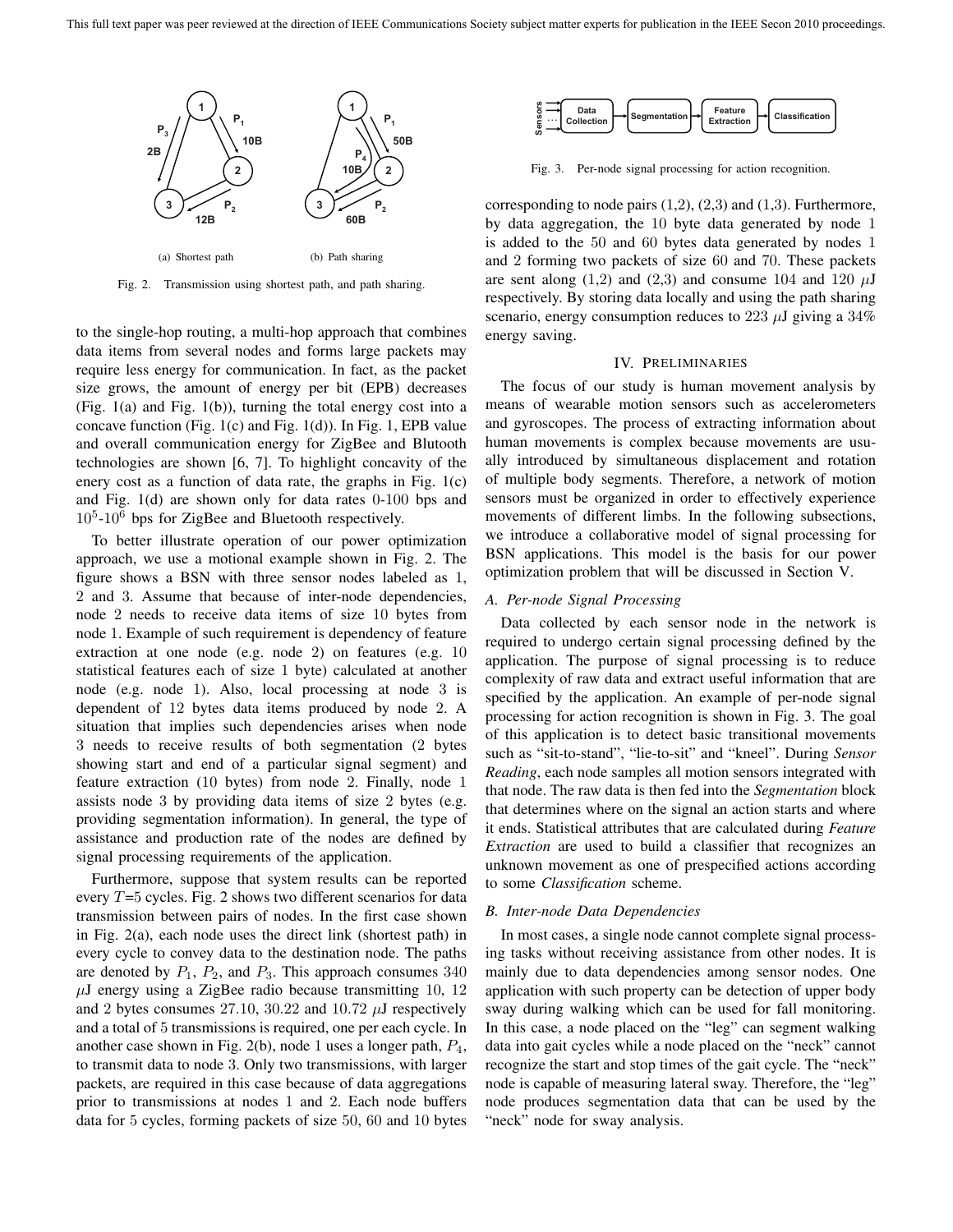

Fig. 4. A task graph and corresponding dependency graph for a network of three nodes. Dependencies shown by inter-node edges *a*, *b*, *c*, and *d* in the task graph are traslated into the set of node pairs  $(s_k, t_k) = (1,2), (2,3), (1,3)$ .

Another compelling application is Parkinson's Disease (PD) patient monitoring. Currently, clinical diagnosis of PD is done by physicians by observing a subset of cardinal symptoms of the disorder. Cardinal symptoms include "resting" tremor, muscular rigidity, bradykinesia or delayed initiation of movements, and a postural instability [23]. These symptoms are not equally pronounced during all of the human actions. For example, bradykinesia cannot be identified when a subject is perfectly still. In order to properly recognize PD symptoms, action recognition needs to be performed first. Based on the result of the action recognition a subset of symptoms can be targeted. Each symptom can be detected through collaboration of the nodes. For example, a high level description of muscular rigidity detection is as follows. A set of three sensor nodes positioned on "foot", "waist", and "wrist" collaborate for action recognition [24]. If the current movement is "walking", the "foot" node transmits its local results to a "shank" node for calculation of gait "stride time" (dependency between "shank" and "foot" nodes) [25]. The stride length information is then used by a "shoulder" node to verify the level of rigidity of the upper body. This is done by finding the relative phase of rotation of pelvis and thorax (dependency of "shoulder" node on "waist" and "shank") [26].

### *C. Collaborative Processing Model*

Our model for representing data dependencies among processing units is a direct acyclic graph (DAG) which we call a *task graph*. A task graph  $G_T = (V_T, E_T)$  is constructed by a set of vertices  $V_T = \{u_{ij}\}\$  that denotes all processing tasks across the network, and a set of edges E*<sup>T</sup>* that specify *intra-node* and *inter-node* dependencies. Fig. 4(a) shows a simple network of three sensor nodes each running three processing tasks  $(u_{i1}$  to  $u_{i3}$ ) with four inter-node dependencies indicated by edges  $\{a,$  $b, c, d$ .

# *D. Network Model*

In BSNs, communication is limited to a human body; hence, every two nodes are within the range of one another. A complete graph can be used to specify potentially available communication links. We introduce a *dependency graph* which considers both availability of single-hop transmissions and data dependencies introduced by signal processing.

*Definition 1:* Let  $S = \{1, 2, ..., n\}$  be a set of *n* sensor nodes with a given task graph  $G_T$ . A dependency graph  $G_D=(V_D,E_D,M)$  is a complete graph represent by a set of vertices  $V_D = S$ , a set of edges  $E_D$ , and a set of sourcedestination pairs  $M = \{(s_k, t_k)\}\$  which specifies dependencies introduced by  $G_T$ .

Fig. 4(b) shows dependency graph for the task graph in Fig. 4(a). The four dependency links  $a, b, c$ , and  $d$  in the task graph are transformed into the three source-destination pairs  $M = \{(s_1,t_1), (s_2,t_2), (s_3,t_3)\}\$ in the dependency graph (both b and d refer to dependency between nodes 2 and 3).

We note that a data dependency in a task graph manifests itself in the form of a node pair  $(s_k,t_k)$  in the dependency graph. This implies that a dependency graph still represents a DAG. It is easy to show that any cycles in a dependency graph can be eliminated by decomposing some node of the cycle into two processing tasks and making incoming and outgoing edges adjacent to the tasks. Let path  $\pi_{i,i}$  from node i to i is a cycle on a dependency graph  $G_D$ . Let  $(i,j) \in \pi_{i,i}$  and  $(k,i) \in$  $\pi_{i,i}$  be outgoing and incoming edges at node *i* respectively. One can decompose vertex  $i$  into two vertices  $u_{i1}$  and  $u_{i2}$ and add a new directed link from  $u_{i1}$  to  $u_{i2}$ . The cycle is eliminated by making edge  $(i,j)$  adjacent to vertex  $u_{i1}$ , and  $(k,i)$  adjacent to  $u_{i2}$ . The original cycle  $\pi_{i,i}$  is now represented by the path  $\pi_{u_{i1},u_{i2}}$  which has the same length as  $\pi_{i,i}$  but different source/destination. The same process can be repeated to eliminate all existing loops on any given dependency graph and construct a DAG.

## V. MAXIMUM PATH SHARING

The purpose of our power optimization problem is to minimize the amount of energy due to inter-node communication. Our approach is motivated by the fact that larger packets consume less transmission energy per bit [27]. Therefore, combining transmission data from multiple nodes can lead to lowering the total communication energy. Our technique has two steps: 1) we buffer data on individual nodes until a given deadline  $T$ . 2) at time  $T$ , each node transmits its data along a path such that the total energy is minimized. The path is chosen as a compromise between path length and packet size. Therefore, a longer path might yield less energy consumption because of larger packets formed by aggregating data from different sources.

*Problem 1:* Given a dependency graph  $G_D$  with K pairs of source-destination  $(s_k,t_k)$ , a set  $\{d_1, d_2, \ldots, d_K\}$  of K demands associated with pairs  $(s_k,t_k)$ , and a cost function  $f(x_{ij})$  which denotes the energy cost of sending  $x_{ij}$  units of data from node  $i$  to node  $j$ , the maximum path sharing (MPS) problem is to find routes for all demands  $d_k$  at minimum total cost.

## *A. Problem Formulation*

The problem described in Problem 1 can be formulated as a minimum cost multicommodity flow problem as follows.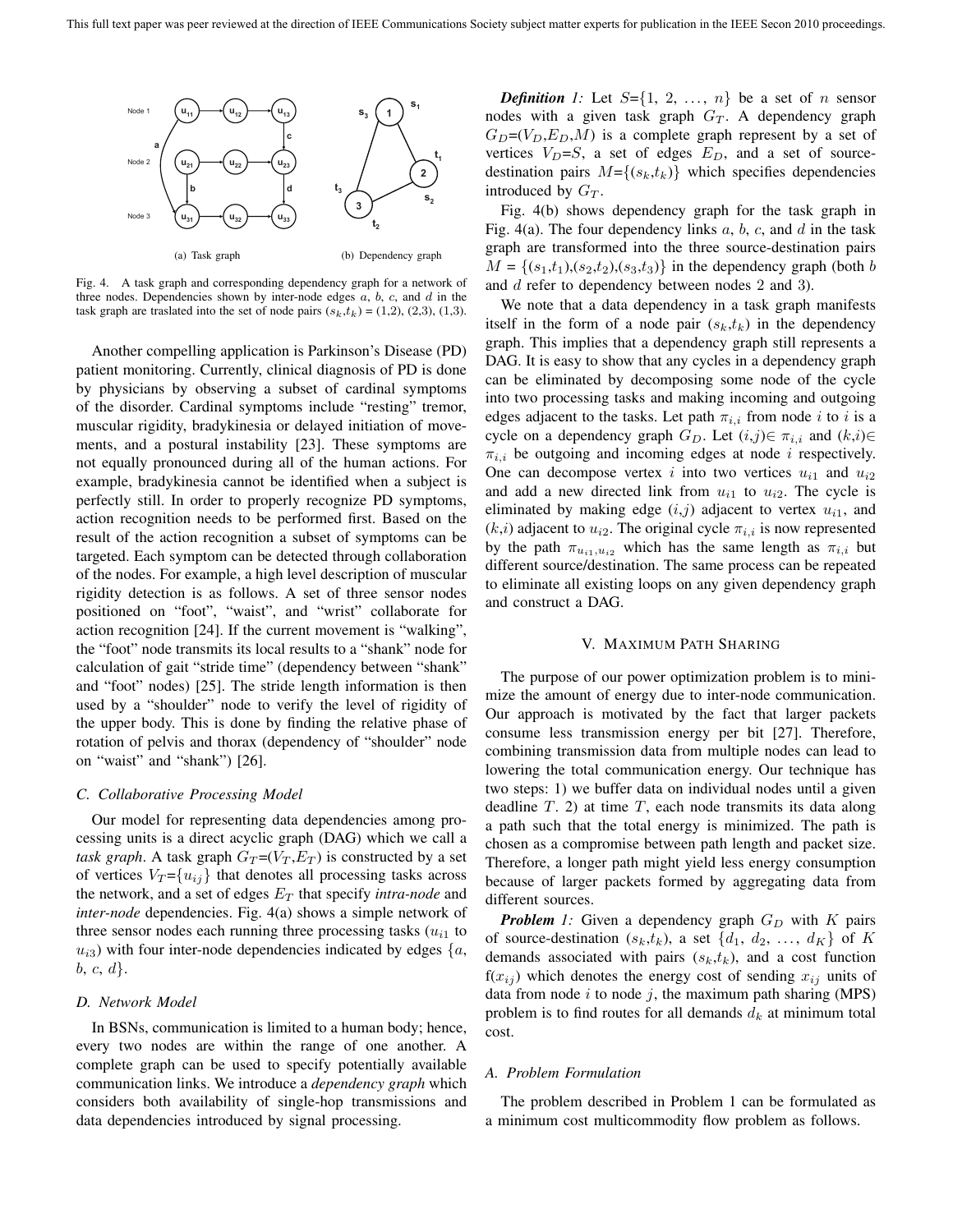

Fig. 5. Piecewise cost function

$$
\text{Minimize} \quad \sum_{k=1}^{K} \sum_{(i,j) \in E_D} f(x_{ij}^k) \tag{1}
$$

Subject to:

$$
\sum_{k=1}^{K} x_{ij}^k \le u_{ij} \quad \forall (i,j) \in E_D \tag{2}
$$

$$
\sum_{k=1}^{K} \sum_{j \in V_D} x_{ij}^k = \sum_{k=1}^{K} \sum_{j \in V_D} x_{ji}^k \quad \forall i \neq s_k, t_k
$$
 (3)

$$
\sum_{i=s_k,j\in V_D} x_{ij}^k = -\sum_{i=t_k,j\in V_D} x_{ji}^k = d_k \quad \forall k \in \{1,\ldots,K\}
$$
\n(4)

$$
x_{ij}^k \ge 0 \quad \forall (i,j) \in E_D \quad \forall k \in \{1, \dots, K\}
$$
 (5)

where  $x_{ij}^k$  represents the amount of commodity k sent from node  $i$  to node  $j$ . Equation (2) is the capacity constraint that ensures the total amount of flow on communication link between nodes i and j does not exceed the total bandwidth  $u_{ij}$ . Constraints (3) and (4) refer to flow conservation and demand satisfaction conditions respectively.

## *B. Problem Complexity*

The minimum concave cost multicommodity flow problem has been shown to be NP-hard even with a signal commodity [28]. Polynomial time algorithms exist only for problems with certain assumption on the network structure [29] or problem constraints [30]. In order to estimate solution to the maximum path sharing problem, we adopt the two approaches proposed in [31, 32].

## *C. Piecewise Linear Cost Approach*

In this section, we show that the maximum path sharing problem can be estimated when a piecewise linear cost function is used. In fact, our cost function is a nondecreasing concave function in the amount of flow  $x_{ij}$ , and can be represented as a piecewise linear function. The available capacity on each link can be divided into bins each with a constant slope corresponding to a linear cost. Fig. 5 shows



Fig. 6. Link expansion based on piecewise linear cost function

such a function with  $L$  bins each being specified by lower and upper limits  $u^{l-1}$  and  $u^l$ , a slope  $c^l$ , and a fixed cost  $F^l$ . Therefore, if  $u^{l-1} < x_{ij} \leq u^l$ , the cost associated with that link is given by:

$$
f(x_{ij}) = F^l + c^l x_{ij}
$$
 (6)

*1) Integer Relaxation:* In the first approach, we expand the dependency graph  $G_D$  and construct a new graph  $G'_D$  in which each link  $e_{ij}$  is replaced with L parallel links  $e_{ij}^1, e_{ij}^2, \ldots, e_{ij}^L$ corresponding to the L bins in the piecewise linear function. This allows us to split the flow  $x_{ij}^k$  of the kth commodity into L pieces  $x_{ij}^{k_1}, x_{ij}^{k_2}, \ldots, x_{ij}^{k_L}$  that are sent through the parallel links. The cost associated with each link  $e_{ij}^l$  in the transformed graph is directly suggested by the piecewise function and is a function of  $F^l$ ,  $c^l$ , and the total amount of flow  $\sum_{k=1}^K x_{ij}^{kl}$ . Fig. 6 shows the graph expansion procedure. We further define a binary variable  $y_{ij}^{\overline{l}}$  associated with each link  $e_{ij}^{\overline{l}}$  in  $G'_{\overline{D}}$ , which determines if the total amount of flow on that link is within the bounds  $(u^{l-1}$  and  $u^{l}$ ) defined by the piecewise function.

$$
y_{ij}^l = \begin{cases} 1, & \text{if } u^{l-1} < \sum_{k=1}^K x_{ij}^{kl} \le u^l \\ 0, & \text{otherwise} \end{cases} \tag{7}
$$

Then the problem can be formulated as a mixed integer programming (MIP) problem as follows.

$$
\text{Minimize} \quad \sum_{e_{ij}} \sum_{l=1}^{L} \left[ F^l y_{ij}^l + c^l \sum_{k=1}^{K} x_{ij}^{kl} \right] \tag{8}
$$

Subject to:

$$
\sum_{k=1}^{K} x_{ij}^{kl} \le y_{ij}^{l} u_{ij} \quad \forall e_{ij} \quad \forall l \tag{9}
$$

$$
y_{ij}^l u^{l-1} \le \sum_{k=1}^K x_{ij}^{kl} \le y_{ij}^l u^l \quad \forall e_{ij} \quad \forall l \tag{10}
$$

$$
\sum_{l=1}^{L} \sum_{k=1}^{K} \sum_{j \in V_D} x_{ij}^{kl} = \sum_{l=1}^{L} \sum_{k=1}^{K} \sum_{j \in V_D} x_{ji}^{kl} \quad \forall i \neq s_k, t_k \tag{11}
$$

$$
\sum_{l=1}^{L} \sum_{i=s_k, j \in V_D} x_{ij}^{kl} = -\sum_{l=1}^{L} \sum_{i=t_k, j \in V_D} x_{ji}^{kl} = d_k \quad \forall k \tag{12}
$$

$$
x_{ij}^{kl} \ge 0 \quad \forall e_{ij} \quad \forall k, l \tag{13}
$$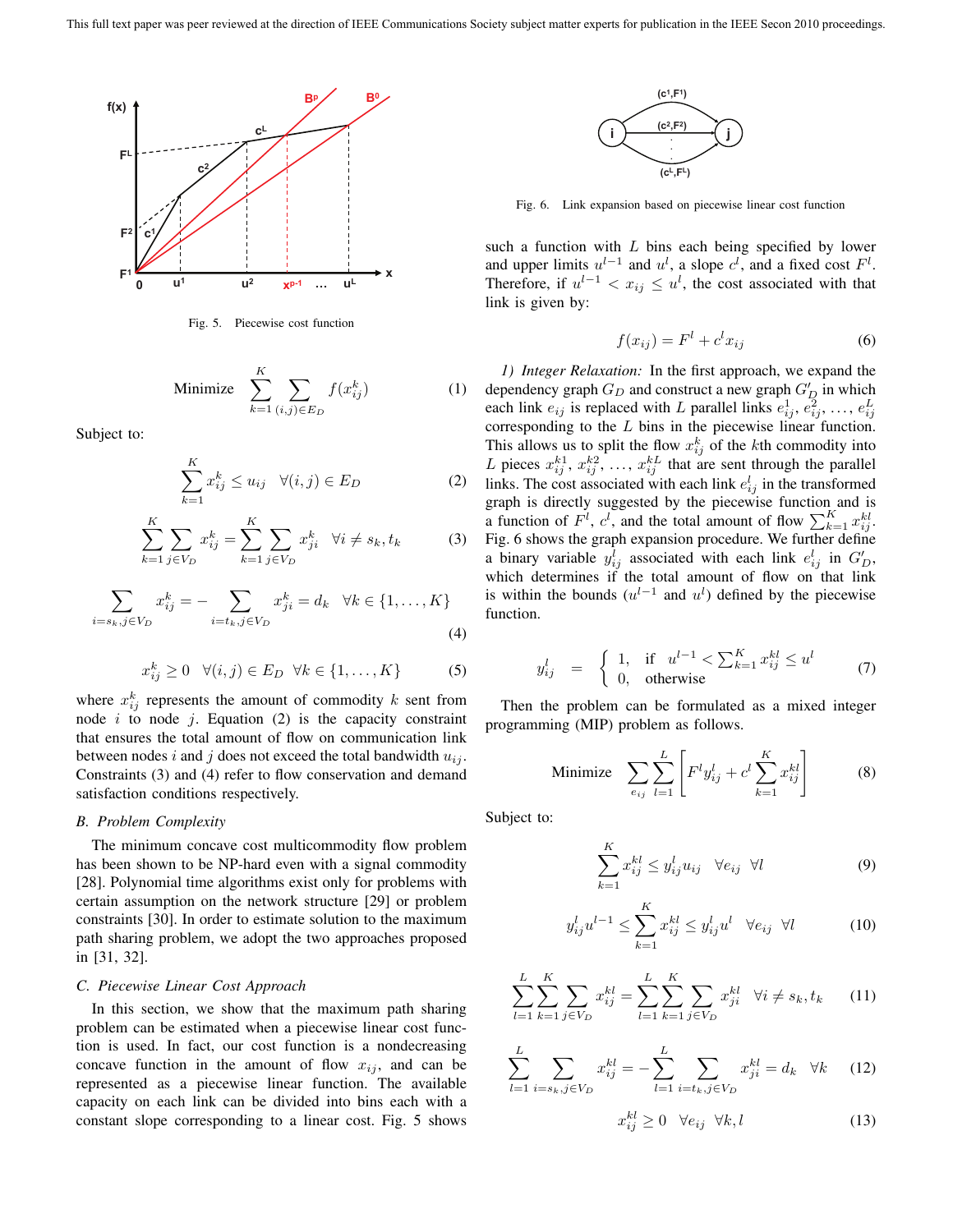# **Algorithm 1** Dynamic slope scaling algorithm

**Require:** Dependency graph  $G_D$ , commodities  $(s_k,t_k)$ , demands  $d_k$ , piecewise cost function defined by  $c^l$ ,  $F^l$ ,  $u^l$ **Ensure:** Minimize objective function in (1)

 $p \leftarrow 0$  {iteration zero}  $B_{ij}^0 \leftarrow C^L + \frac{F^L}{u_{ij}}$   $\forall e_{ij}$  {initial cost} Minimize  $Z^p = \sum_{k=1}^K \sum_{e_{ij}} B_p x_{ij}^{k,p}$ **repeat**  $p \leftarrow p + 1$  {next iteration} **for all**  $(l \in \{1, ..., L\})$  **do if**  $(u^{l-1} < \sum_{k=1}^{K} x_{ij}^{k,p-1} \leq u^{l}$  **then** *B*<sup>*p*</sup></sup><sub>*ij*</sub> ← *C*<sup>*l*</sup> +  $\frac{F^{l}}{\sum_{k=1}^{K} x_{ij}^{k,p-1}}$ **end if end for** Minimize  $Z^p = \sum_{k=1}^K \sum_{e_{ij}} B_p x_{ij}^{k,p}$ <br>until  $Z^{p-1} - Z^p < \epsilon$ 

$$
\sum_{l=1}^{L} y_{ij}^l \le 1 \quad \forall e_{ij} \tag{14}
$$

 $y_{ij}^l \in \{0, 1\}$   $\forall e_{ij}$   $\forall l$  (15)

Equation (9) is the capacity constraint. Note that for each link  $e_{ij} \in E_D$  all corresponding edges  $e_{ij}^l$  in the transformed graph have the same capacity  $u_{ij}$ . This constraint together with (14) and (15) ensure that only one link among the L links  $e_{ij}^l$ is chosen to send the flow assigned to an edge  $e_{ij}$ . Constraint (10) ensures that the total flow on a link  $e_{ij}$  is sent through the link  $e_{ij}^l$  with appropriate bounds  $(u^{l-1}$  and  $u^l$ ). The above formulation allows us to use a branch and bound approach [33] to find a lower bound on the solution. Furthermore, we solve the MPS problem by relaxing the integer condition in (15) and using common linear programming solvers. Although the above formulation allows to estimate the solution based on integer relaxation (IR) and calculate a lower bound solution, it runs on a relatively large network. Therefore, we introduce a heuristic, called Dynamic Slope Scaling (DSS), which runs on the original graph rather than the expanded one and estimates the solution by iteratively executing the integer formulation in  $(1)-(5)$ .

*2) Dynamic Slope Scaling:* Major difficulty in solving the maximum path sharing problem is the concavity of the cost function in (1). Dynamic slope scaling (DSS) is a heuristic approach that minimizes the objective function by adaptively selecting a linear estimation of the concave cost. Although this approach uses the piecewise cost function to find a linear cost, the algorithm runs on the original dependency graph rather than the expanded network. We adopt the technique in [32] for specific structure of our multicommodity network. The approach in [32] solves minimum concave cost flow on networks with a single commodity. We update the algorithm as shown in Algorithm 1 to solve the problem for multicommodity case. The procedure starts with an initial linear cost which is fixed



Fig. 7. Percentage excess over optimal (ILP) for integer relaxation (IR) and dynamic slope scaling (DSS) with: (a) varying number of commodities and fixed deadline *T*=5, and (b) different deadlines and fixed number of commodities *K*=8.

for all edges across the network, and is an underestimation of the concave function. This cost, labeled as  $B^0$ , is measured as the slope of the line connecting the origin to the point defined by the value of the piecewise cost at  $u^L$  as shown in Fig. 5. We use the solution obtained by solving the problem with  $B^0$ to recalculate a second linear cost (e.g.  $B<sup>1</sup>$ ). In each following iteration, we update the cost associated with a link based on the total flow assigned to that link in the previous step. The procedure is iterative and increases the value of the objective function in each iteration. It stops when the total cost does not increase anymore (difference between two consecutive iterations is less than  $\epsilon$ ). Algorithm 1 shows the process of minimizing objective function using DSS method.

# VI. EXPERIMENTAL RESULTS

To verify the effectiveness of the proposed power optimization techniques, we construct a body sensor network using multiple inertial sensor nodes. Each node consists of a TelosB [34] mote and two motion sensors including an accelerometer and a gyroscope. The motes are equipped with a Chipcon CC2420 radio (IEEE 802.15.4 standard) for communication. The system is used primarily for movement classification, which requires *segmentation*, *feature extraction* and *classification* as major processing tasks involved in pernode signal processing and inter-node communications. We assume that segmentation, feature extraction and classification produce data items of size 2, 10, and 1 bytes respectively. In Section VI-C, we expand this application for evaluating quality of postural control system during walking.

In Section VI-A, we compare performance of IR and DSS techniques with the optimal solution obtained from the ILP formulation. We then present the amount of energy savings obtained by the MPS approach and compare the results with that of a single-hop routing in Section VI-B. Since BSNs span a wide range of applications, we construct networks of varying sizes and configurations in terms of inter-node dependencies and data rates. We finally present our results on a specific example of physical movement monitoring in Section VI-C.

# *A. Comparing Different Solutions*

In this section, we compare the results obtained by integer relaxation (IR) and dynamic slope scaling (DSS) with those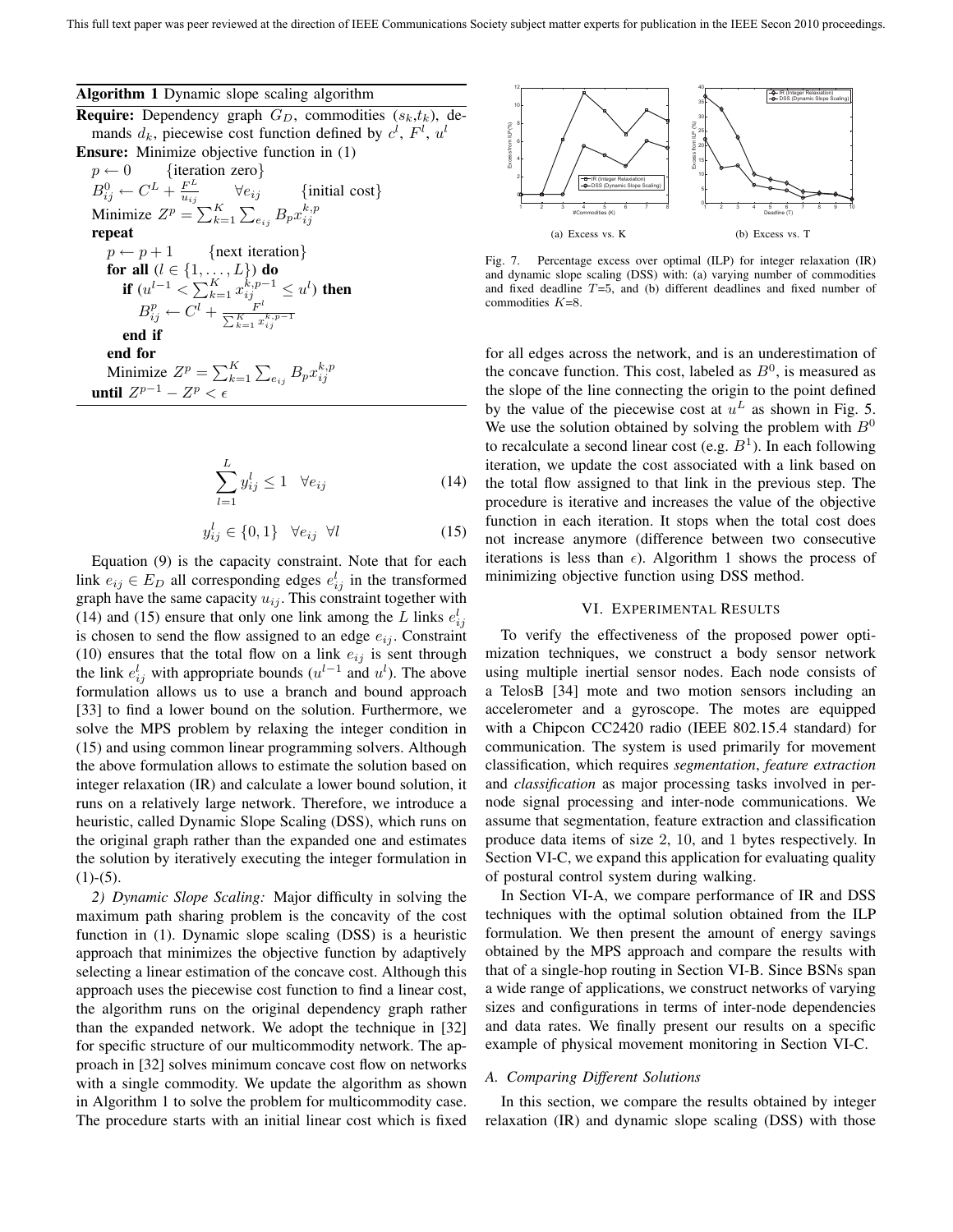

Fig. 8. Energy consumption and saving for networks of different sizes and architectures: (a) Energy versus number of nodes, with *T*=5 and *K* as shown in Table I. (b) Saving versus number of nodes for different values of deadline, T. (c) Energy versus number of commodities for 8-node network, with *T*=5. (d) Saving versus number of commodities for 8-node network and different deadlines.

of the optimal solution. The optimal solution is obtained by solving the ILP formulation in Section V-C1 without relaxing the integer constraints in (15). For this comparison, we use a network of four sensor nodes with different configurations. First, we randomly add a sequence of 8 source-destination pairs to the network while transmission deadline is fixed at  $T=5$ . Fig. 7(a) shows the percentage by which the results obtained by the IR and DSS techniques exceed the optimal solution. The results are given for networks with varying number of commodities. The percentage of excess from the optimal values ranges from 0% to 11.43% for the IR approach with an average of 6.43%. It ranges from 0% to 6.01% for the DSS algorithm with an average of 3.03%. In the second test, we use the 8 commodity network and change the deadline from 1 to 10 cycles. The percentage of excess for the IR and DSS solutions is shown in Fig. 7(b). The results reported by the IR and DSS techniques exceed the optimal solutions on average 13% and 7.31% respectively.

The above analysis on approximation quality of IR and DSS shows that DSS algorithm outperforms the IR solution. We also note that DSS algorithm runs on a significantly smaller network compared to the network used for IR solution. Recall from Section V-C, the integer relaxation approach uses an expanded network with each network in the original graph being transformed to  $L$  parallel links representing slope segments of the concave cost function as illustrated in Fig. 5. Therefore, due to more accurate approximation results and and lower complexity, we use the DSS algorithm to compute communication cost for the networks described in the rest of this paper.

#### *B. Enery Saving on Random Networks*

To evaluate performance of the path sharing problem without restricting to a particular application, we run our algorithms on a variety of synthesized signal processing task graphs. The number of sensor nodes in the BSN varies from 3 to 10. For each network, a subset of all possible source-destination pairs is chosen at random to form a set of  $K$  commodities. The second column in Table I shows the number of commodities for each network. The amount of demand associated with each commodity is determined randomly and based on possible data units generated by signal

TABLE I AVERAGE ENERGY SAVING FOR NETWORKS OF DIFFERENT SIZES

| #Nodes | #Commodities | Saving |
|--------|--------------|--------|
| 3      | 5            | 35.56% |
| 4      | 8            | 36.58% |
| 5      | 12           | 35.48% |
| 6      | 19           | 36.81% |
| 7      | 32           | 36.51% |
| 8      | 50           | 36.38% |
| 9      | 25           | 35.51% |
| 10     | 46           | 36.06% |

processing blocks (i.e. 2, 10, and 1 byte for segmentation, feature extraction, and classification). For example, a 3-node network has a set of 5 commodities  $(3,2)$ ,  $(2,3)$ ,  $(1,3)$ ,  $(2,1)$ and  $(1,2)$ , and corresponding demands 10, 12, 1, 2 and 10 bytes.

Fig. 8(a) shows the amount of energy consumed by each network using the two routing approaches: shortest path and maximum path sharing. For this particular test, transmission deadline is 5 cycles. The path sharing outperforms the shortest path routing. As expected, energy consumption increases as the network becomes larger and number of communication pairs increases. The decrease in communication energy of the 9 node setting is a result of this network having a smaller number of commodities (25 as stated in Table I) than the 8-node and 7-node networks (50 and 32 respectively). Fig. 8(b) shows percentage of energy saving obtained by the path sharing for each network for three values of  $T$ . On average, we achieve 25.33%, 39.37% and 43.63% savings using an MPS routing for  $T=1$ ,  $T=5$  and  $T=10$  respectively. Since longer deadlines allow for storing data over an extended period of time, larger packets can be produced, leading to higher energy savings. Yet, energy consumption can be reduced by 25.33% in the case of immediate transmission  $(T=1)$ .

Fig. 8(c) shows the amount of energy consumed by the 8-node network while number of commodities ranges from 5 to 50. For this particular graph, transmission deadline is assumed to be  $T=5$ . Fig. 8(d) shows percentage of reduction in energy cost when the path sharing technique is utilized. Again, savings are measured for different transmission deadlines ranging from 1 to 10 cycles. This evaluation exhibits 25.33%, 39.49% and 43.64% energy reduction on average for 1, 5 and 10 cycles of transmission deadlines respectively.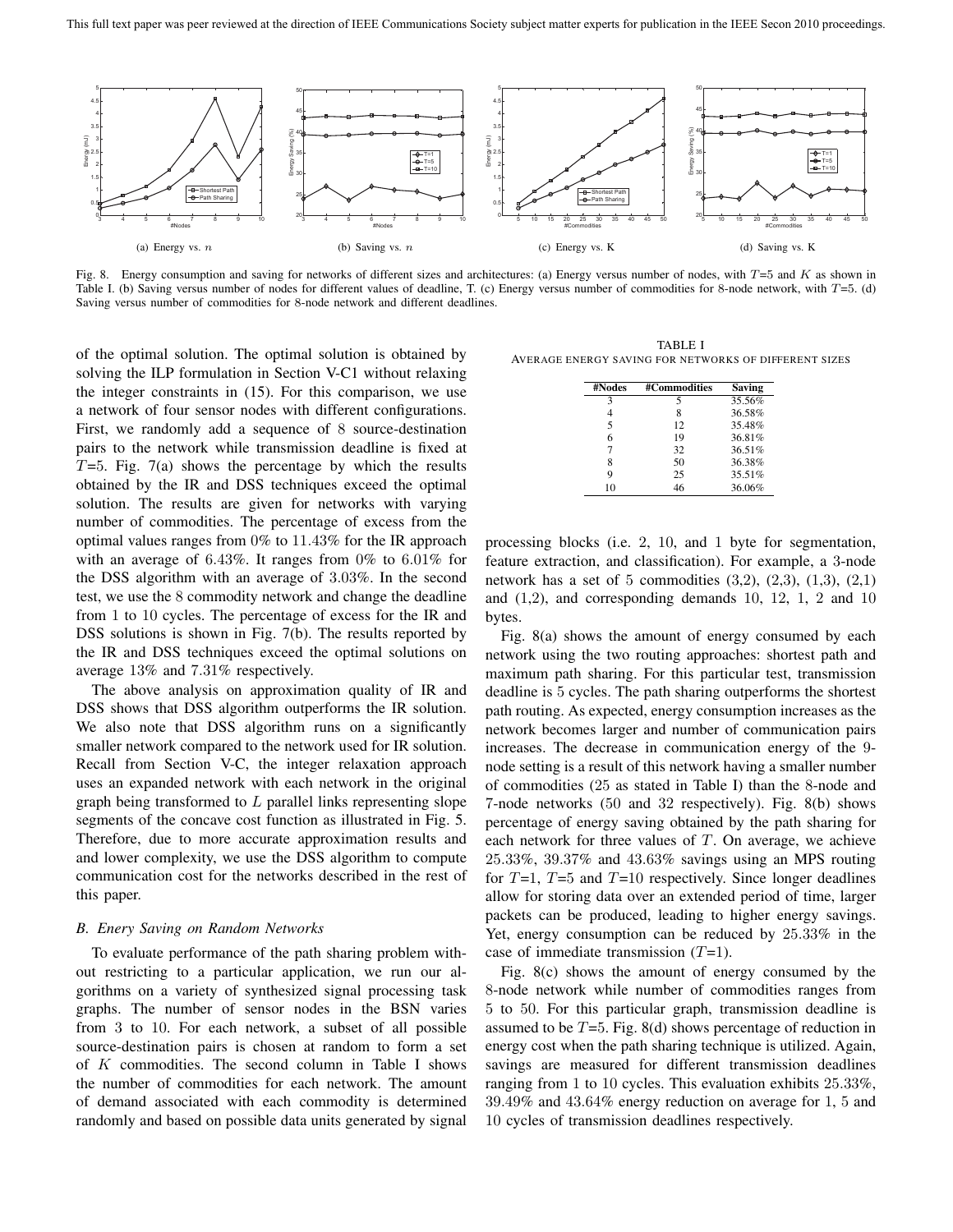

Fig. 9. Dependencies for action recognition and sway analysis.

#### *C. Sway Analysis*

Evaluating quality of balance stability during walking is important in elderly population. Detecting certain patterns in body movements can help in predicting balance abnormalities which may lead to falls in older patients. One important parameter being used for balance analysis is the sway of upper body, which can be detected by observing movements of the hips or neck. In this section, we show how the path sharing problem can reduce communication cost of a BSN platform for sway analysis during gait. The system is composed of four sensor nodes placed on "hip", "arm", "right-ankle" and "leftankle". The "hip" node is responsible for measuring sway, the angular rotation of upper body in lateral and sagittal planes. The nodes on the two ankles are used in collaboration to extract gait cycle parameters. Examples of such parameters include stride length, stride time, step width, gait speed, gait phases, etc. When the walking movement is detected, one of lower body nodes (e.g. "right-ankle") sends information regarding gait parameters to the "hip" node where a final analysis on quality of stability is performed. The purpose of this analysis is to measure stability of postural control system during each phase of the gait and provide appropriate feedback to the patient. Since the system is aimed to assess balance control during walking, it must be able to detect walking first. Therefore, we use a node on the "arm" to make observations on upper body movements. All the four nodes need to collaborate for the purpose of action recognition prior to calculating gait parameters and measuring body sway. The "arm" node is assumed to be master for "segmentation" and "classification". That is, every node segments signal readings locally and transmits the results to the "arm" node where beginning and end of each action are detected. The "arm" node will then send segmentation results to the other three nodes. The same process is repeated for classification. Fig. 9 illustrates all dependencies required for balance evaluation as described above. The three dashed lines account for dependency links that can be potentially folded into other paths by the path sharing approach.

We first perform an analysis on classification accuracy of this BSN model. The system is able to recognize actions with an accuracy of 93.87% with real data collected from three healthy subjects performing 25 transitional movements such as 'sit to stand', 'sit to lie', 'jump', 'kneel' and 'walk'. Table II

TABLE II DATA UNITS GENERATED BY INDIVIDUAL NODES FOR SWAY ANALYSIS

| Dependency                          | <b>Source Data</b>           | Data Rate (bytes/action) |
|-------------------------------------|------------------------------|--------------------------|
| $R$ -Ankle $\rightarrow$ Arm        | segmentation, classification |                          |
| L-Ankle $\rightarrow$ Arm           | segmentation, classification |                          |
| $\text{Hip} \rightarrow \text{Arm}$ | segmentation, classification |                          |
| $Arm \rightarrow R-Ankle$           | segmentation, classification |                          |
| $Arm \rightarrow L-Ankle$           | segmentation, classification |                          |
| $Arm \rightarrow L-Ankle$           | segmentation, classification |                          |
| $R$ -Ankle $\rightarrow$ L-Ankle    | gait parameters              |                          |
| L-Ankle $\rightarrow$ R-Ankle       | gait parameters              |                          |
| $R$ -Ankle $\rightarrow$ Hip        | gait parameters              |                          |
|                                     |                              |                          |
| 900                                 |                              |                          |
| 800                                 | 40                           |                          |



Fig. 10. Energy consumption (a) and percentage of energy saving (b) for postural control evaluation network.

shows the amount of data produced, per action, by each source node to be sent to a destination node. Human movements can occur at different speeds. We assume a normal walking speed of 110 steps/min. (55 actions/min. or 0.92 Hz) for our gait analysis study.

With the aforementioned experimental setup, we run the two routing algorithms on the network shown in Fig. 9. The shortest path approach consumes 779  $\mu$ J energy while path sharing technique requires  $478 \mu J$  to meet transmission needs of the network and a deadline of  $T=5$  actions. We note that with the path sharing the total energy is reduced by 39.15%. Fig. 10 shows energy consumption and percentage of energy saving for different values of transmission deadline, with 32% energy saving on average.

## VII. CONCLUSION

In this paper, we presented a new energy minimization routing model based on the concept of data aggregation in body sensor networks. Since the overall energy per bit deceases as the packet grows in size, our approach considers routing data along the paths that minimize total communication energy by maximizing the amount of data sharing among routing paths. We showed that the maximum path sharing problem can be transformed into a minimum cost network flow problem. Our results on a variety of random networks and a real BSN architecture for evaluation of postural control system clearly demonstrate the effectiveness of the path sharing approach in reducing communication cost.

Currently, we solve the maximum path sharing problem based on integer programming formulation. As part of our ongoing research, we are working on developing combinatorial algorithms that find minimum cost routing paths on our dependency graphs. Furthermore, we plan on analyzing impact of retransmissions on overall communication cost.